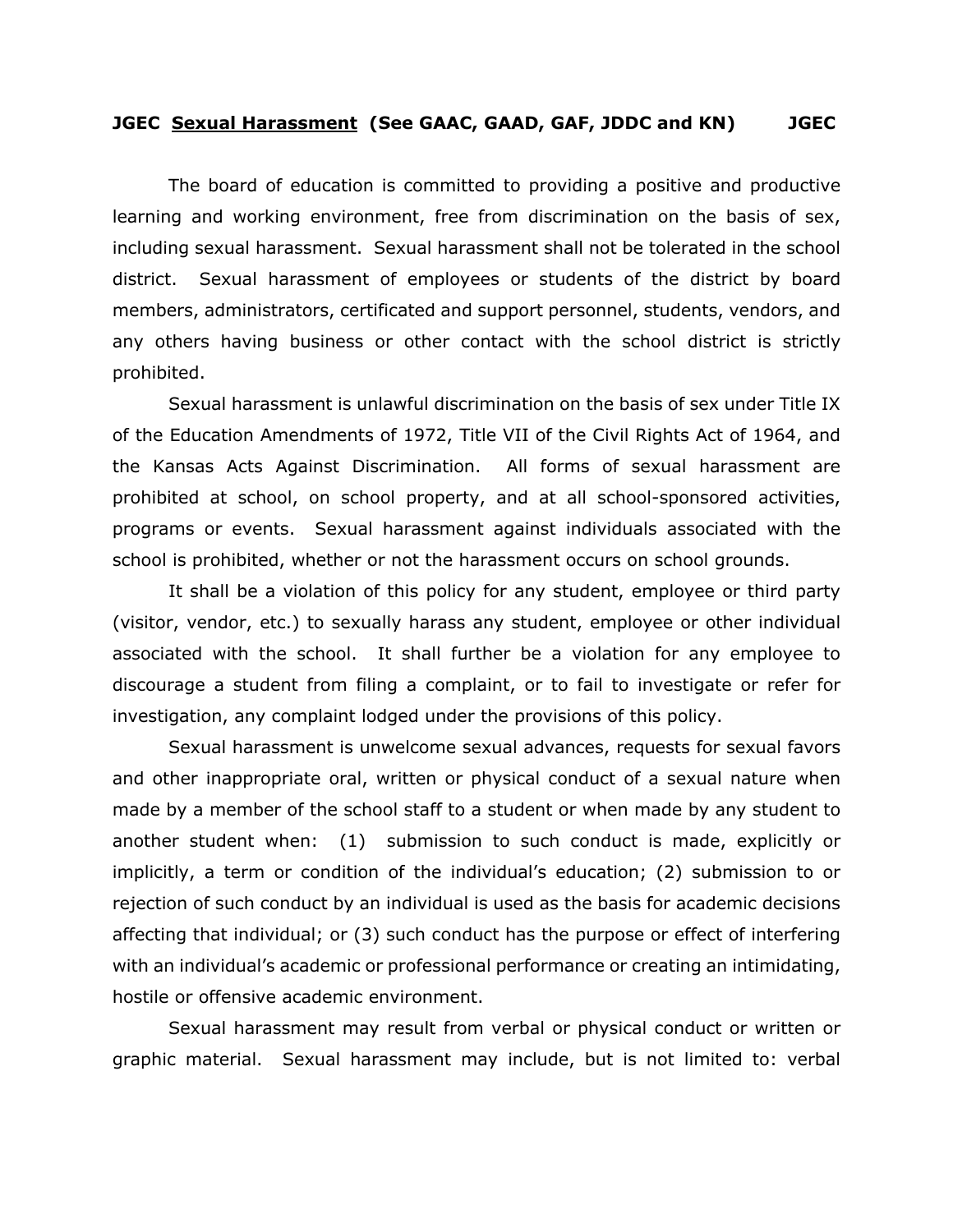harassment or abuse; pressure for sexual activity; repeated remarks to a person, with sexual or demeaning implication; unwelcome touching; or suggesting or

## **JGEC Sexual Harassment (See GAAC, GAAD, GAF, JDDC and KN) JGEC-2**

demanding sexual involvement accompanied by implied or explicit threats concerning a student's grades, participation in extracurricular activities, etc.

 The district encourages all victims of sexual harassment and persons with knowledge of such harassment to report the harassment immediately. The district will promptly investigate all complaints of sexual harassment and take prompt corrective action to end the harassment.

 Any student who believes that he or she has been subjected to sexual harassment should discuss the alleged harassment with the building principal, another administrator, the guidance counselor, or another certified staff member. Any school employee who receives a complaint of sexual harassment from a student shall inform the student of the employee's obligation to report the complaint and any proposed resolution of the complaint to the building principal. If the building principal is the alleged harasser, the complaint shall be reported to the district compliance coordinator. The building principal or district compliance coordinator shall discuss the complaint with the student to determine if it can be resolved. If the matter is not resolved to the satisfaction of the student in this meeting, the student may initiate a formal complaint under the district's discrimination complaint procedure in policy KN.

 Complaints received will be investigated to determine whether, under the totality of the circumstances, the alleged behavior constitutes sexual harassment under the definition outlined above. Unacceptable student conduct may or may not constitute sexual harassment, depending on the nature of the conduct and its severity, pervasiveness and persistence. Behaviors which are unacceptable but do not constitute harassment may provide grounds for discipline under the code of student conduct.

 If discrimination or harassment has occurred, the district will take prompt, remedial action to prevent its reoccurrence.